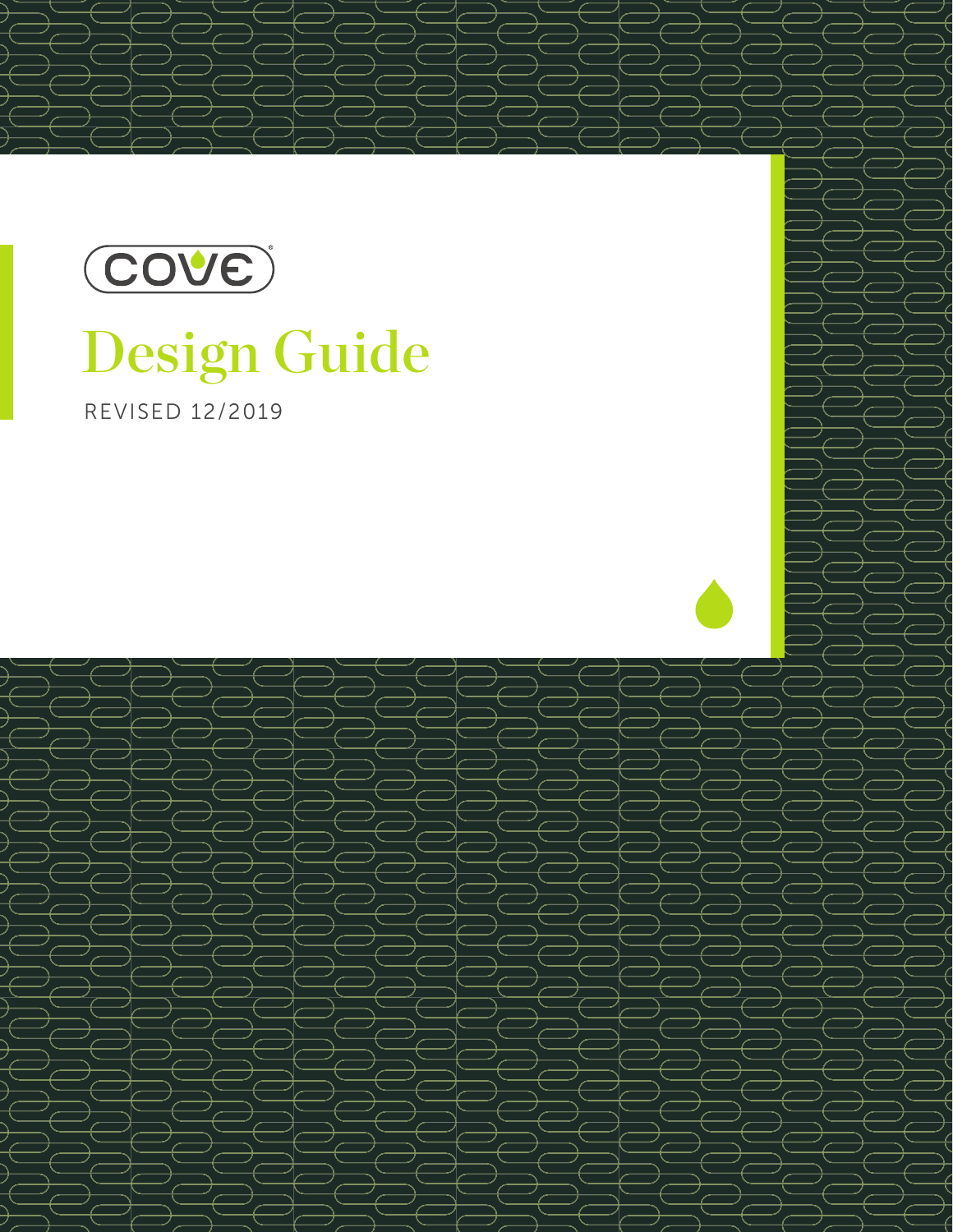# Design Guide



Features and specifications are subject to change at any time without notice. Visit coveappliance.com/specs for the most up-to-date information.

Throughout this guide, dimensions may vary by  $\pm$  1/8" (3). Dimensions in parentheses are millimeters unless otherwise specified.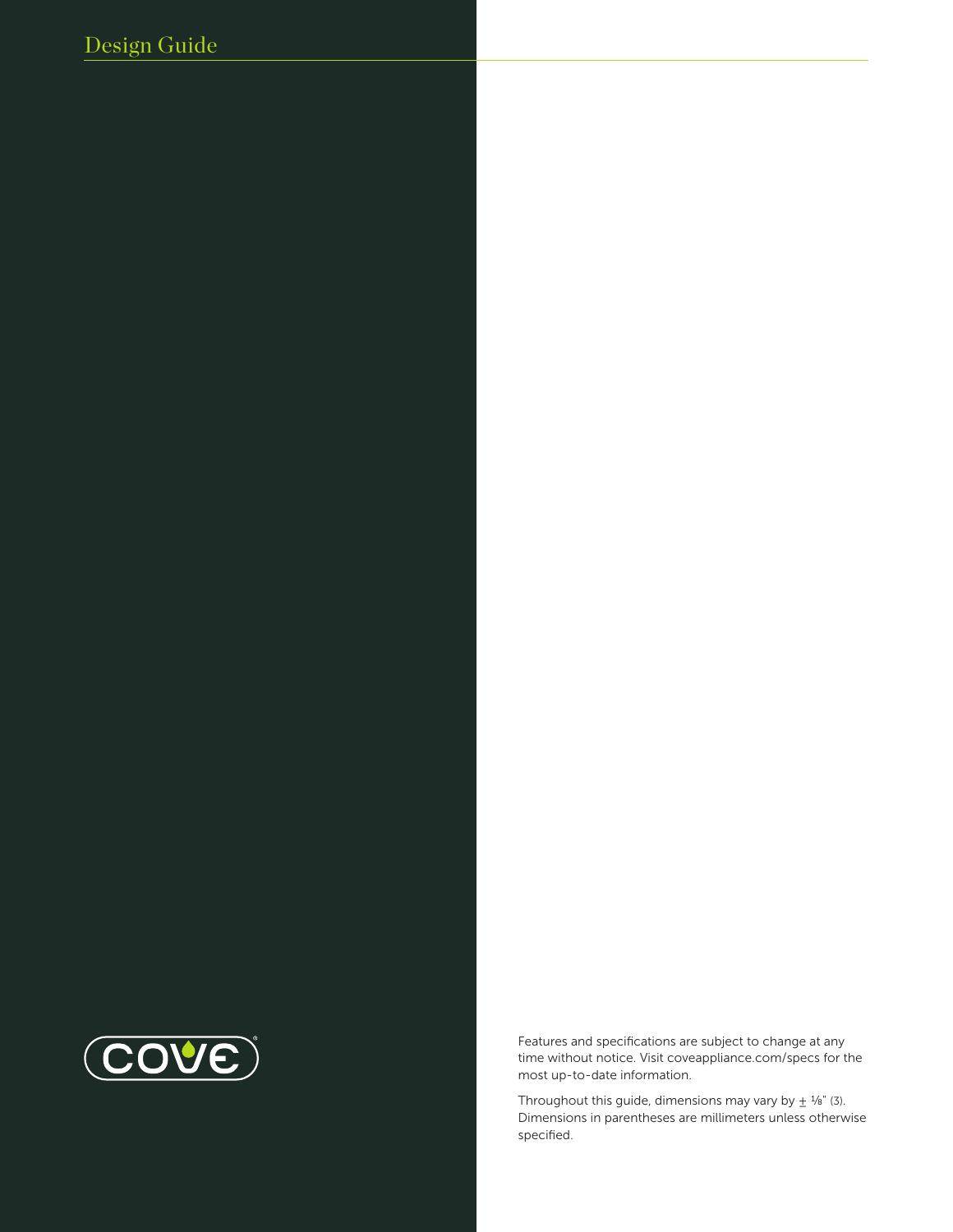# **Contents**

# **Contents**

- Cove Dishwashers
- Overall Dimensions
- Opening Dimensions
- Electrical / Plumbing Requirements
- Door Panel
- Cove Warranty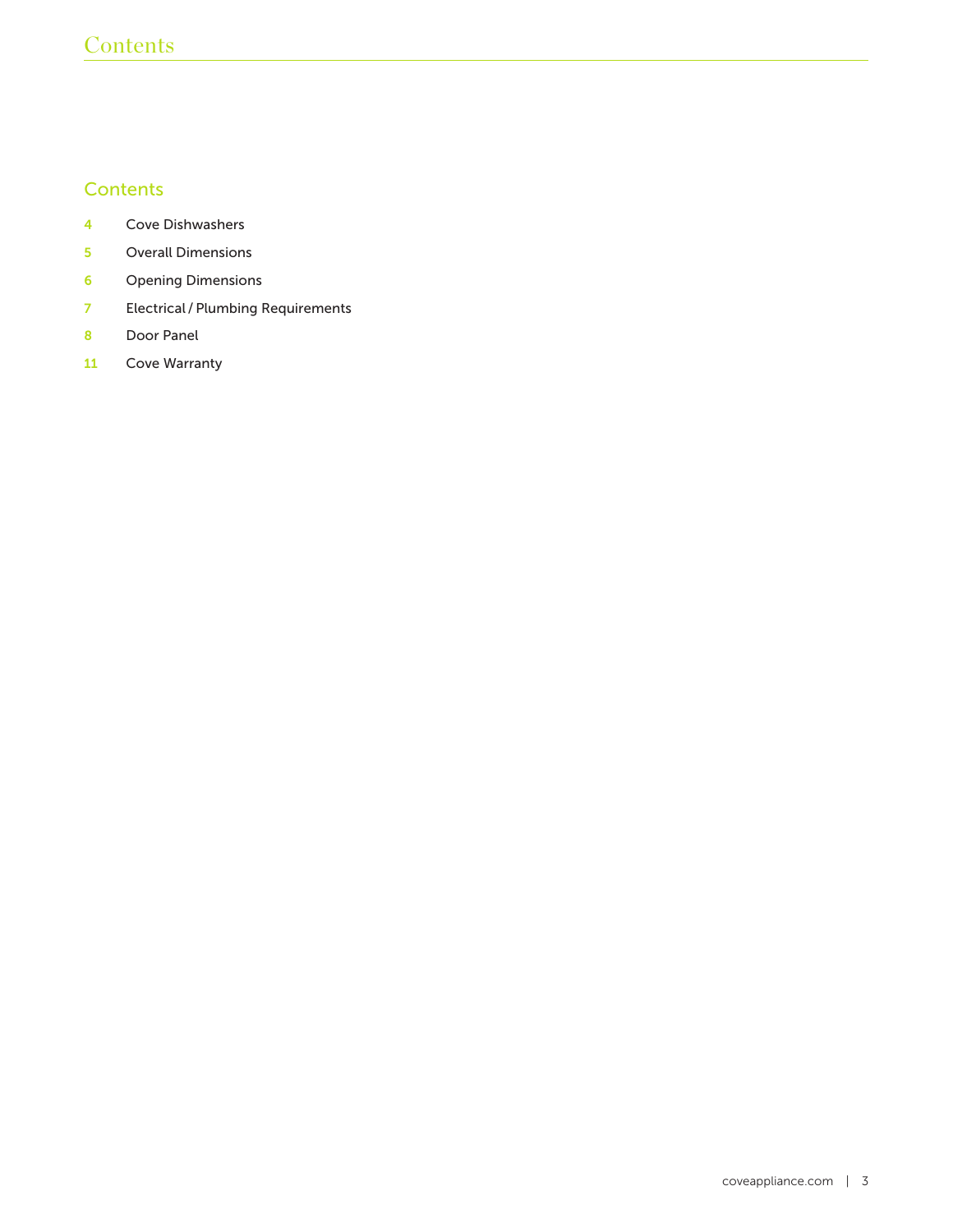# Cove Dishwashers

Cove dishwashers clean to a higher standard. They are built to ensure that every dish and utensil including plastic containers, heavy saucepans, wire whisks, and even delicate china plates—emerge from the dishwasher spotlessly clean and dry. With a vast array of custom wash and dry options and interiors that adjust to accommodate any size or combination of dishes, Cove offers a clean you will never have to second-guess. Both models can be fully integrated with custom cabinetry or stainless steel panels to complement any kitchen design.

#### DISHWASHER MODELS





DW2450

DW2450WS WATER SOFTENER

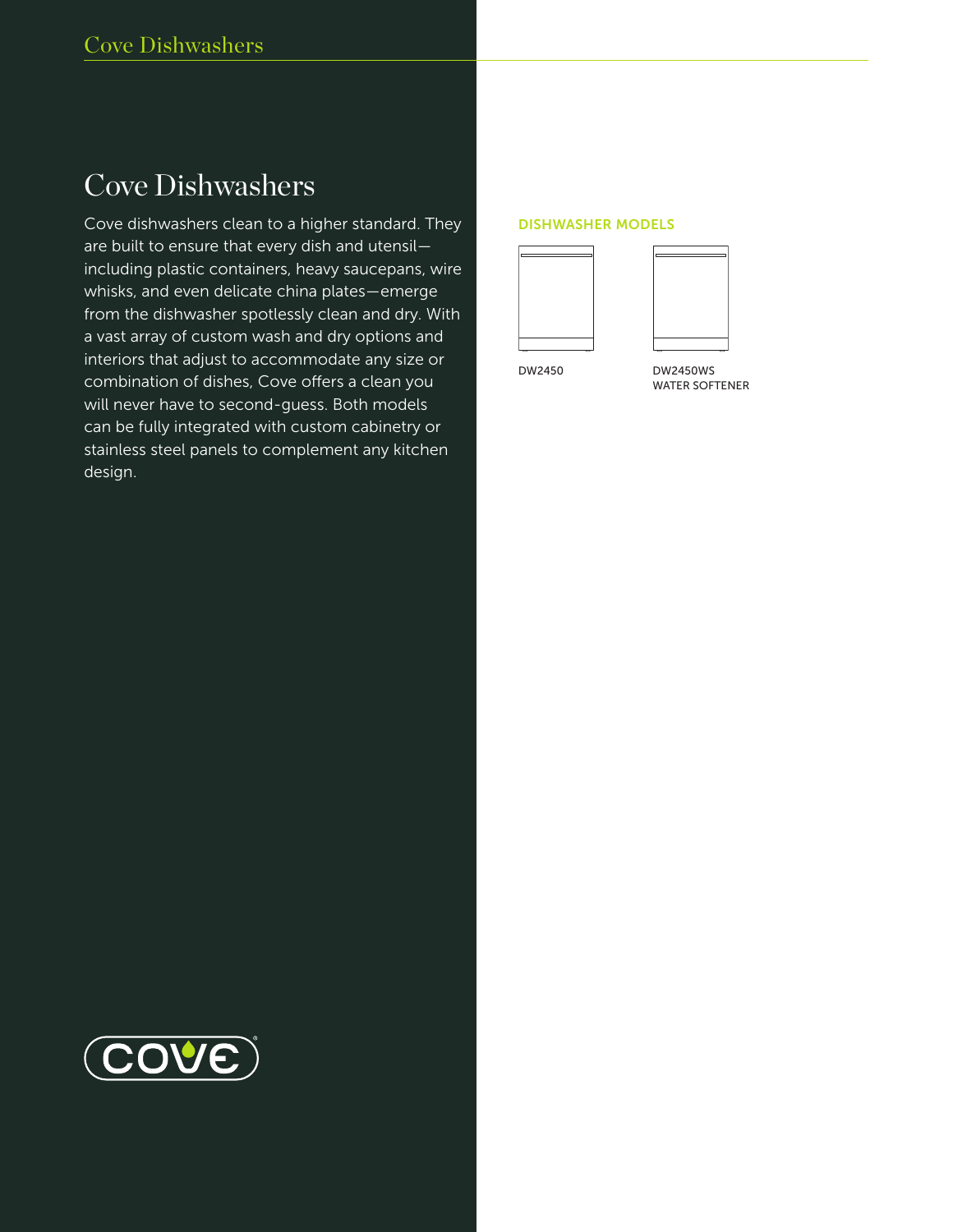# Overall Dimensions

#### DISHWASHER



\*34" (864) MIN TO 345/8" (880) MAX



IMPORTANT NOTE: Overall dimensions do not include the door panel or handle. Dimensions will vary with panel thickness.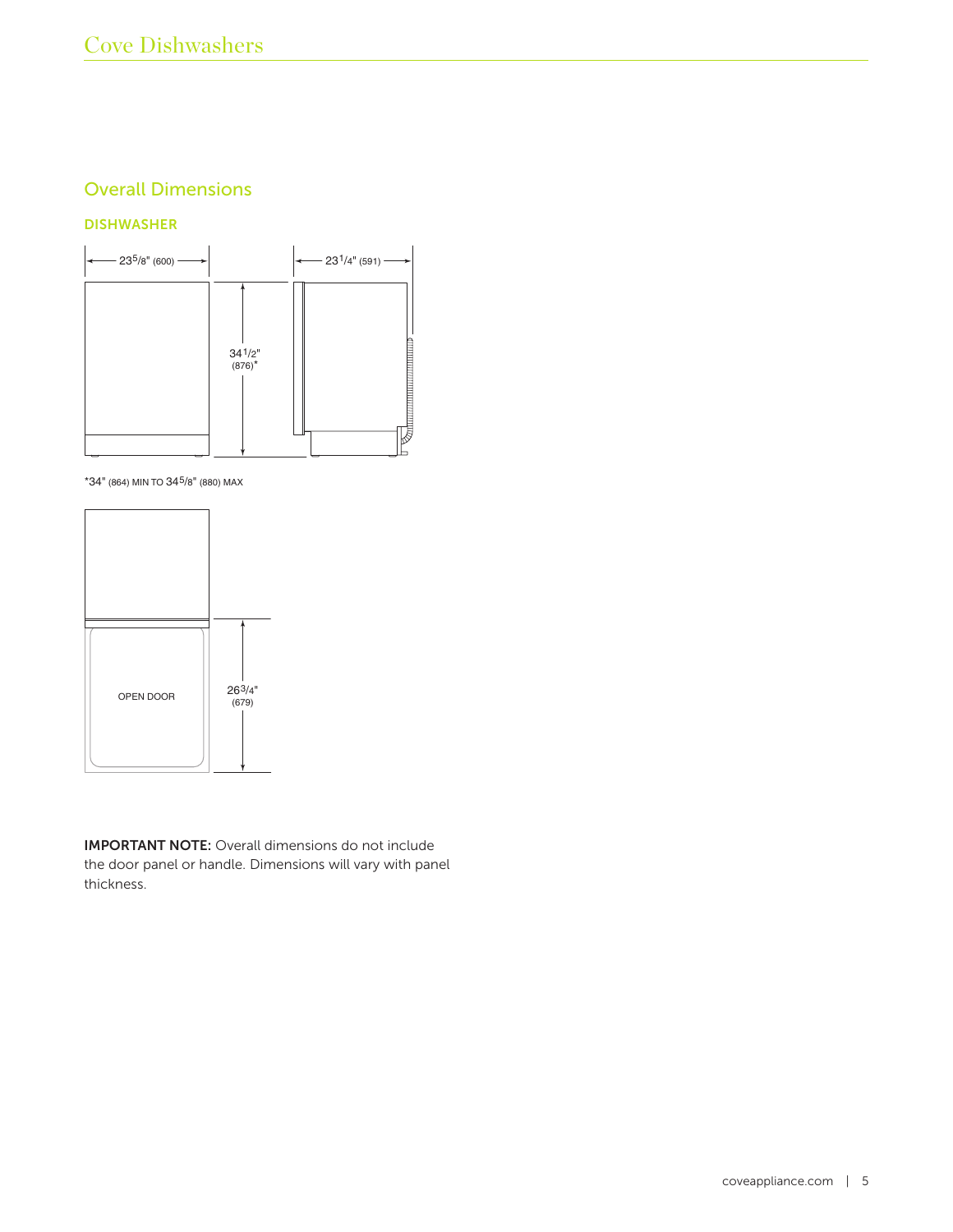# Opening Dimensions

DISHWASHER



*NOTE: 31/2" (89) finished returns will be visible and should be finished to match cabinetry.*



#### OPENING WIDTH

Cove dishwashers accommodate varying opening widths. A 23<sup>5</sup>/<sub>8</sub>" (60 cm) width provides minimum reveals and is ideal for new construction. A 24" (610) width is also common; however, reveals for a 24" (610) opening will be larger than the reveals for a 23<sup>5</sup>/<sub>8</sub>" (60 cm) opening unless the panel width is adjusted accordingly. Refer to page 9 for more information.

#### OPENING HEIGHT

Cove dishwashers accommodate varying opening heights. A 34 1/2" (876) height is typical. The unit allows for 5/8" (16) of total height adjustment. Refer to page 5 for more information.

#### OPENING DEPTH

Allow for panel thickness when planning the finished opening depth. Panels thicker than 3/4" (19) require additional depth if the unit is being installed flush. A minimum 3 1/2" (89) finished return is required on all sides of the opening. Framed cabinets require additional finished filler material behind the face frame for a proper installation. Refer to the illustration.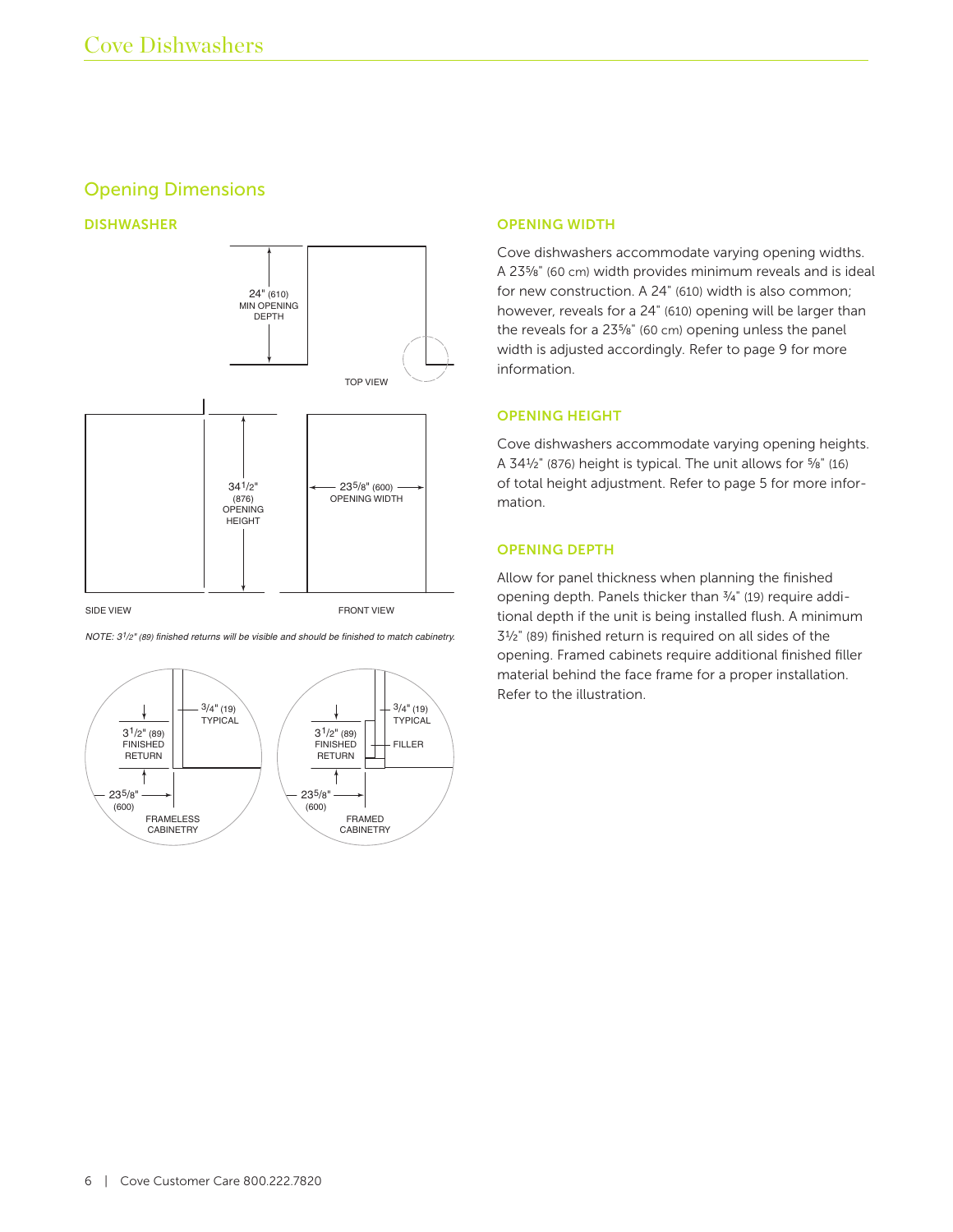# Electrical Requirements

Installation must comply with all applicable electrical codes.

Locate the electrical supply within reach of the power cord, likely in an adjacent cabinet. Refer to the illustrations below. A separate circuit servicing only this appliance is required. A ground fault circuit interrupter (GFCI) outlet or breaker may be required, whichever complies with local codes.

#### ELECTRICAL REQUIREMENTS

| <b>Electrical Supply</b> | 115 VAC, 60 Hz           |
|--------------------------|--------------------------|
| Service                  | 15 amp dedicated circuit |
| Receptacle               | 3-prong grounding-type   |
| Power Cord               | $6'$ (1.8 m)             |



Electrical location Electrical routing

# Plumbing Requirements

Installation must comply with all applicable plumbing codes.

Locate the water supply and drain within reach of the water and drain connections, likely in an adjacent cabinet. If necessary, the drain tubing can be extended by a maximum of 5' (1.5 m). Route the water supply through the shaded area shown in the illustration below. Connect the water supply line to a hot water house supply with an easily accessible shut-off valve between the supply and the unit.

The drain tube connection must be 20" (508) to 43" (1092) above the bottom of the dishwasher leveling legs. Refer to the illustration below.

#### PLUMBING REQUIREMENTS

| <b>Water Connection</b> | 5' (1.5 m) braided tubing with<br>3/8" female compression fitting |  |
|-------------------------|-------------------------------------------------------------------|--|
| Drain Connection        | 5' (1.5 m) corrugated tubing                                      |  |
| Pressure                | 30-140 psi (2-9.7 bar)                                            |  |





Water supply routing **Drain connection**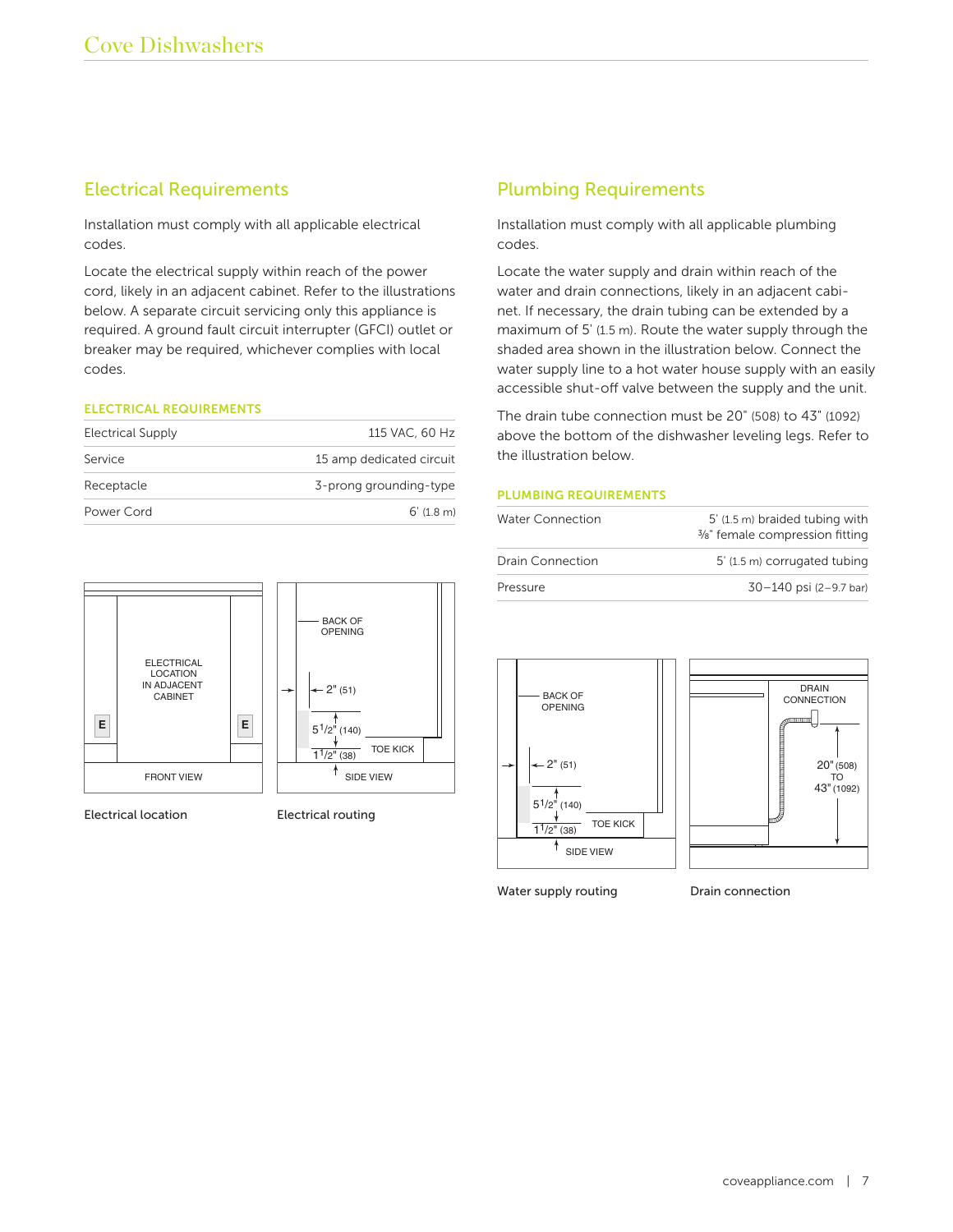# Door Panel

#### CUSTOM PANEL

IMPORTANT NOTE: The dishwasher opening width determines the custom panel width. The panel width should be  $\frac{1}{4}$ " (6) less than the opening width to achieve minimum reveals.

The panel dimensions in the chart below are based on a 34 1/2" (876) opening, with a 4" (102) toe kick and 1/8" (3) top reveal. For all other opening and toe kick heights, adjust the panel accordingly. The minimum panel height is 28" (711). The minimum toe kick height is 4" (102).

Finish all sides of the custom panel. They may be visible when the door is open.

Locate the handle near the top of the door. Refer to page 10 for standard handle lengths. Handle mounting hardware must be flush with the back of the door panel.

| <b>PANEL DIMENSIONS</b> | w                       |                         |
|-------------------------|-------------------------|-------------------------|
| 23%" (60 cm) Opening    | $23\frac{3}{8}$ " (594) | $30\frac{3}{8}$ " (772) |
| 24" (610) Opening       | 233/4" (603)            | $30\frac{3}{8}$ " (772) |

#### PANEL REQUIREMENTS

| $\frac{1}{2}$ " (13) |
|----------------------|
|                      |

*\*Less than 16 lb (7 kg) is optimal.*



Panel dimensions

#### STAINLESS STEEL PANEL

Stainless steel accessory door panels are available in two widths to accommodate a 23<sup>5</sup>/<sub>8</sub>" (60 cm) or a 24" (610) opening. The panels are also available in two heights to accommodate a 4" (102) or 6" (152) toe kick. Refer to the chart below for panel dimensions. The panels are available through an authorized Cove dealer. For local dealer information, use the showroom, sales, and service search tool on coveappliance.com.

#### PANEL DIMENSIONS

| <b>4" (102) TOE KICK</b> | w                       |                         |                      |
|--------------------------|-------------------------|-------------------------|----------------------|
| 23%" (60 cm) Opening     | 23%" (594)              | $30\frac{3}{8}$ " (772) | $\frac{3}{4}$ " (19) |
| 24" (610) Opening        | 233/4" (603)            | 303/8" (772)            | $\frac{3}{4}$ " (19) |
| <b>6" (152) TOE KICK</b> | w                       |                         |                      |
| 23%" (60 cm) Opening     | $23\frac{3}{8}$ " (594) | 283/8" (721)            | $\frac{3}{4}$ " (19) |
| 24" (610) Opening        | 233/4" (603)            | 283/8" (721)            | $3/4$ " (19)         |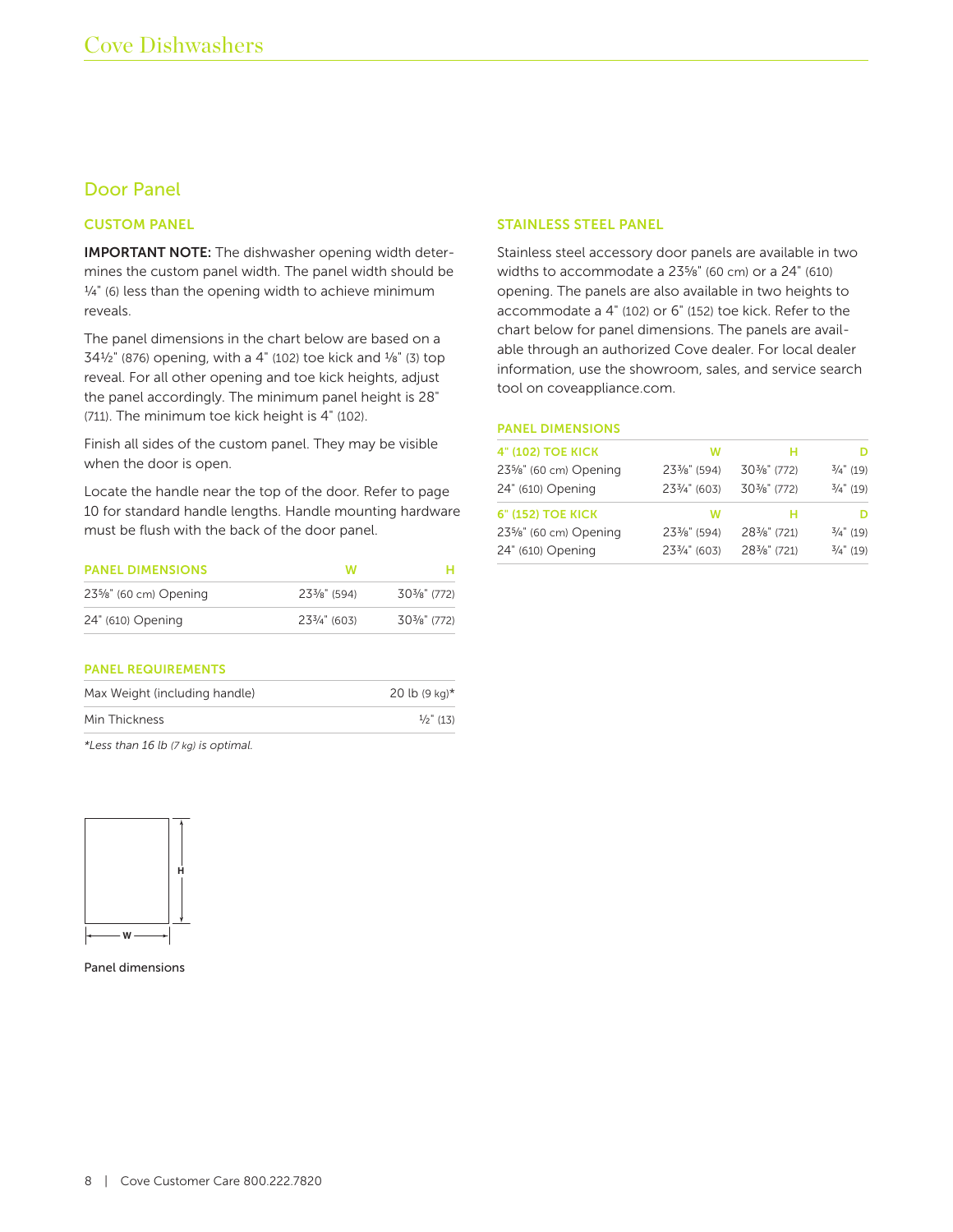# Door Panel

#### KICKPLATE CLEARANCE

It is possible to adhere a custom kickplate to the factory kickplate. The height and thickness can vary, provided it does not impede the door panel rotation. Refer to the illustration below.



Toe kick area (side view)

#### KICKPLATE

The upper right corner of any kickplate exceeding 3<sup>3</sup>/8" (86) in height must be notched to allow for airflow. Refer to the illustration below.



Kickplate notch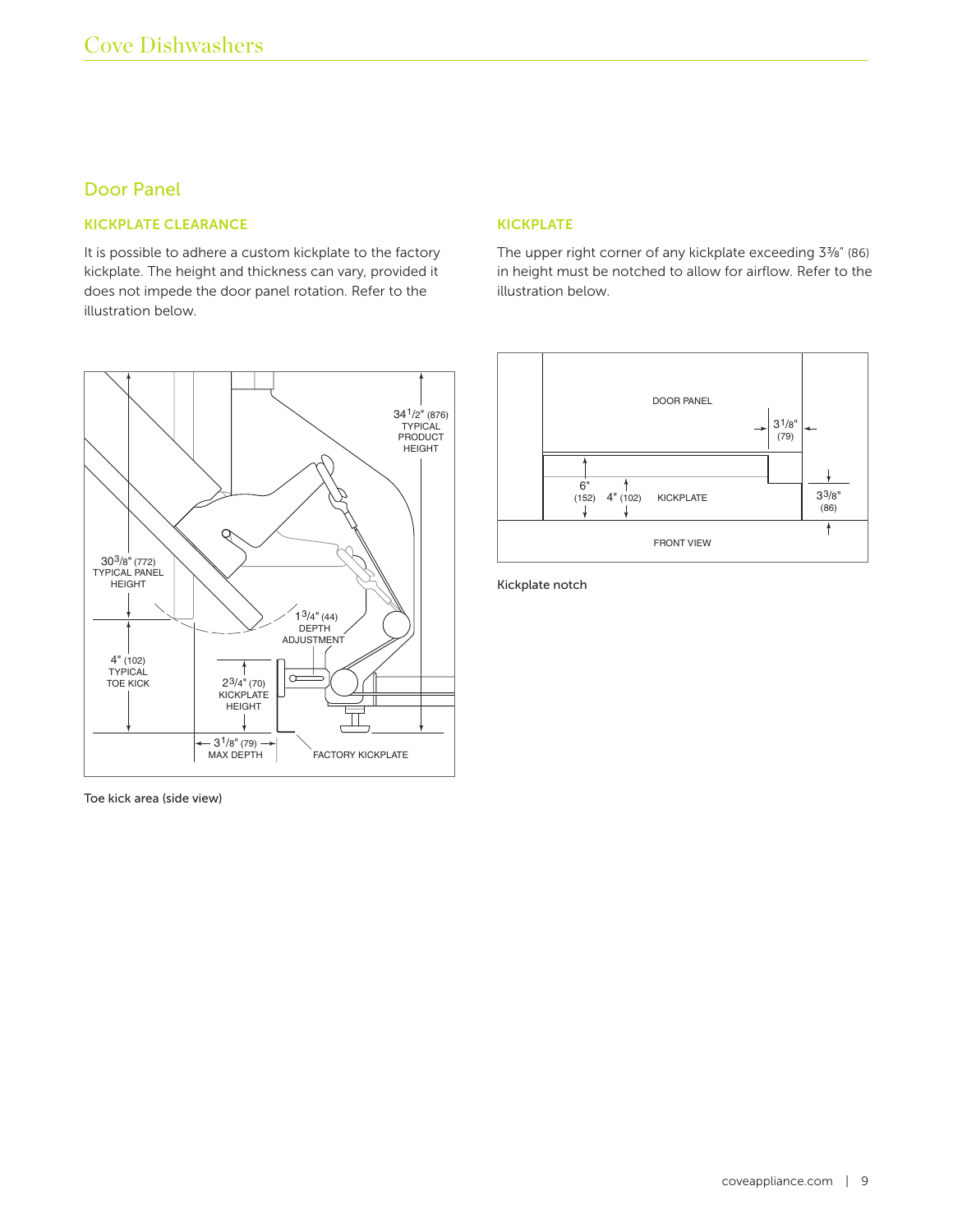# Door Panel

#### STANDARD HANDLES

Optional stainless steel tubular and pro handles are available through an authorized Cove dealer. For local dealer information, use the showroom, sales, and service search tool on coveappliance.com. Refer to the chart below for standard handle lengths for the dishwasher.

#### HANDLE LENGTH

| Tubular | 211/4" (540) |
|---------|--------------|
| Pro     | 191/2" (495) |

Sub-Zero, Sub-Zero & Design, Sub-Zero & Snowflake Design, Dual Refrigeration, The Living Kitchen, Great American Kitchens The Fine Art of Kitchen Design, Wolf, Wolf & Design, Wolf Gourmet, W & Design, red colored knobs, Cove, and Cove & Design are registered trademarks and service marks of Sub-Zero Group, Inc. and its subsidiaries. All other trademarks are property of their respective owners in the United States and other countries.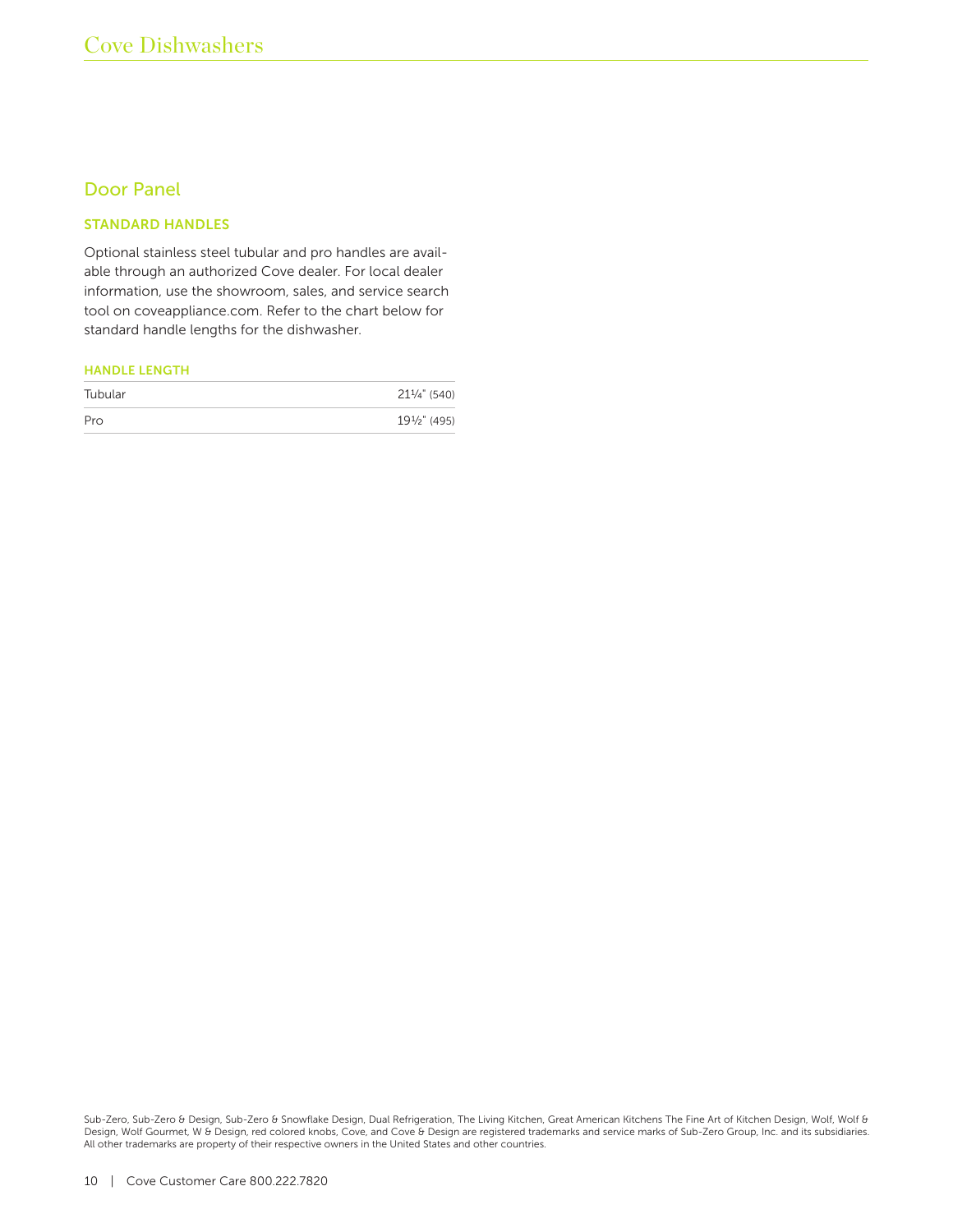# Cove Appliance Residential Limited Warranty

#### FOR RESIDENTIAL USE

#### FULL FIVE YEAR WARRANTY\*

For five years from the date of original installation, this Cove Appliance product warranty covers all parts and labor to repair or replace, under normal residential use, any part of the product that proves to be defective in materials or workmanship. All service provided by Cove Appliance under the above warranty must be performed by Cove Factory Certified Service, unless otherwise specified by Cove Appliance, Inc. Service will be provided during normal business hours.

#### LIMITED LIFETIME WARRANTY

For the life of the product, Cove Appliance will repair or replace the following parts that prove to be defective in materials or workmanship: stainless steel tub and door liner (excludes surface corrosion, scratches, discoloration, weather and atmospheric related staining and minor surface rust and oxidation). If the owner uses Cove Factory Certified Service, the service provider will repair or replace these parts with the owner paying for all other costs, including labor. If the owner uses non-certified service, the owner must contact Cove Appliance, Inc. (using the information below) to receive repaired or replacement parts. Cove Appliance will not reimburse the owner for parts purchased from non-certified service or other sources.

#### TERMS APPLICABLE TO EACH WARRANTY

The warranty applies only to products installed for normal residential use. The warranty applies only to products installed in any one of the fifty states of the United States, the District of Columbia or the ten provinces of Canada. This warranty does not cover any parts or labor to correct any defect caused by negligence, accident or improper use, maintenance, installation, service or repair.

THE REMEDIES DESCRIBED ABOVE FOR EACH WARRANTY ARE THE ONLY ONES THAT COVE APPLIANCE, INC. WILL PROVIDE, EITHER UNDER THIS WARRANTY OR UNDER ANY WARRANTY ARISING BY OPERATION OF LAW. COVE APPLIANCE, INC. WILL NOT BE RESPONSIBLE FOR ANY CONSEQUENTIAL OR INCIDENTAL DAMAGES ARISING FROM THE BREACH OF THIS WARRANTY OR ANY OTHER WARRANTY, WHETHER EXPRESS, IMPLIED OR STATUTORY.

Some states do not allow the exclusion or limitation of incidental or consequential damages, so the above limitation or exclusion may not apply to you. This warranty gives you specific legal rights and you may also have other legal rights that vary from state to state.

To receive parts and/or service and the name of Cove Factory Certified Service nearest you, contact Cove Appliance, Inc., P.O. Box 44848, Madison, WI 53744; check the Support & Service section of our website, coveappliance.com, email us at customerservice@ subzero.com or call 800-222-7820.

\*Stainless steel (doors, panels, handles, product frames and interior surfaces) are covered by a limited 60-day parts and labor warranty for cosmetic defects.